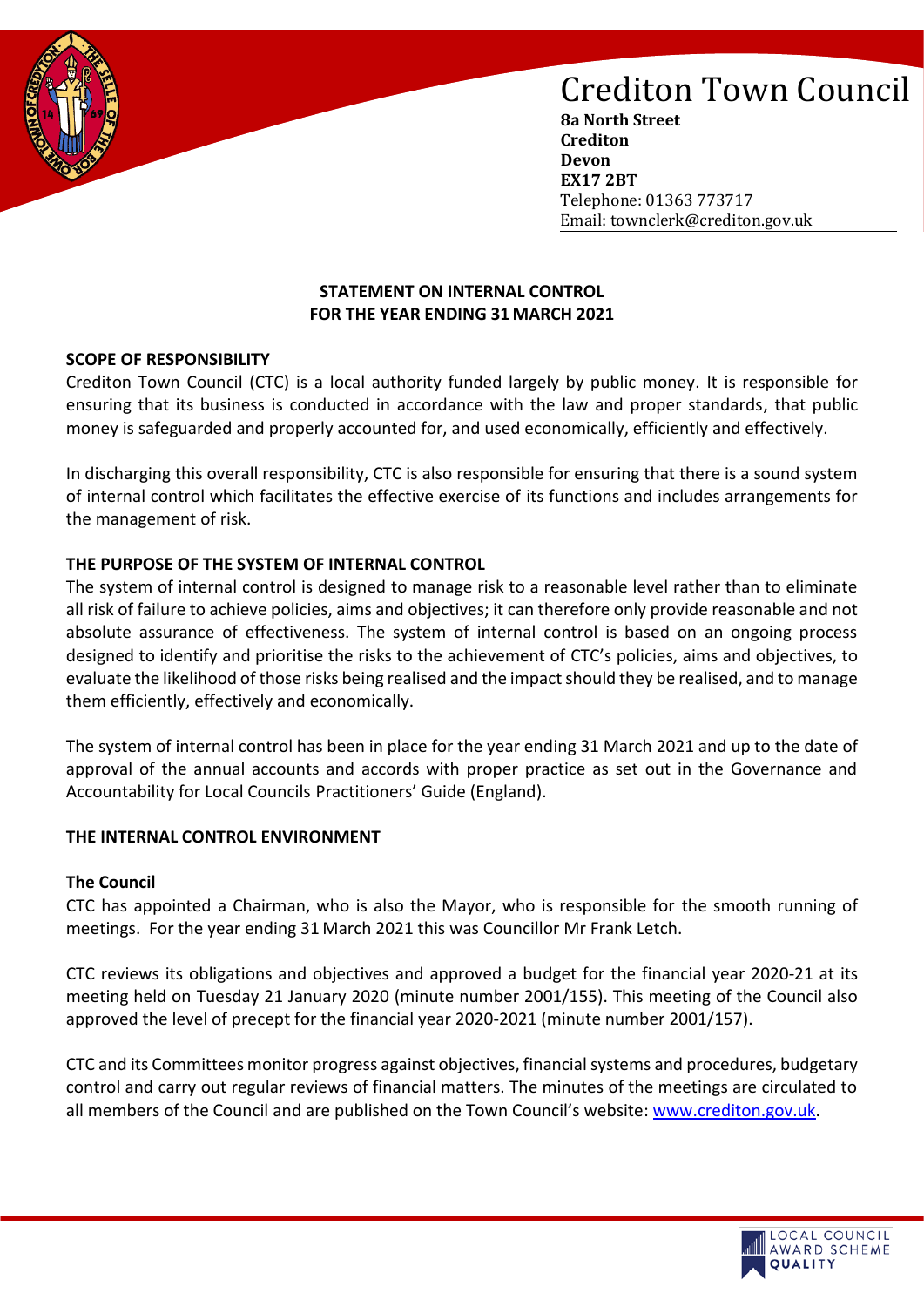Full Council meets on a bi-monthly basis and receives the minutes of all Committees and ratifies the decisions therein. CTC also monitors progress by receiving relevant reports from Council Committees, Councillors and the Town Clerk & Responsible Financial Officer.

No expenditure may be incurred which cannot be met from the amount provided in the appropriate Committee revenue budget unless a virement has been approved by the Council. The Clerk may incur expenditure on behalf of the Council, which is necessary to carry out any repair, replacement or other work which is of such extreme urgency that it must be done at once, whether or not there is any budgetary provision for the expenditure, subject to a limit of £500 as per CTC's adopted Financial Regulations. The Clerk shall report the action to the appropriate Committee or Council as soon as practicable thereafter.

CTC has appointed specific Councillors to review its internal controls, systems and procedures by way of random internal control checks conducted on a monthly basis.

# **Clerk to the Council / Responsible Financial Officer**

CTC has appointed a Clerk to the Council who acts as the Council's advisor and administrator. The Clerk is the Council's Responsible Financial Officer and is responsible for administering the Council's finances. The Clerk is responsible for advising on the day to day compliance with laws and regulations that the Council is subject to and for managing risks. The Clerk also provides advice to help the Council ensure that its procedures, control systems and policies are adhered to.

## **Payments**

All expenditure must be authorised by CTC or by a Committee having delegated authority, or by the Clerk after consultation with the appropriate Chair. The list of orders is available for inspection by any member of the Council on demand.

All payments and receipts are entered onto Scribe Accounting System.

All receipts and payments are reported to CTC. A copy of all receipts and payments is kept with the minutes of the Council meeting when they are approved, together with the bank reconciliation and year to date budget sheet. Two members of the Council must sign off every order for payment. The signatories check each order for payment against the relevant invoice and initial the invoice where indicated by the certification stamp. Payments are either made by BACS or by cheque.

CTC also checks the bank reconciliation against the bank account and the year to date budget sheet at each Council meeting.

### **Income**

All income is received and banked in CTC'S name in a timely manner and reported to the Council.

A copy of all payments and receipts is also separately published on CTC's website: [www.crediton.gov.uk.](http://www.crediton.gov.uk/)

## **Contracts**

Procedures as to contracts are laid down in the Council's Standing Orders and Financial Regulations, and oversee all contract procedures.